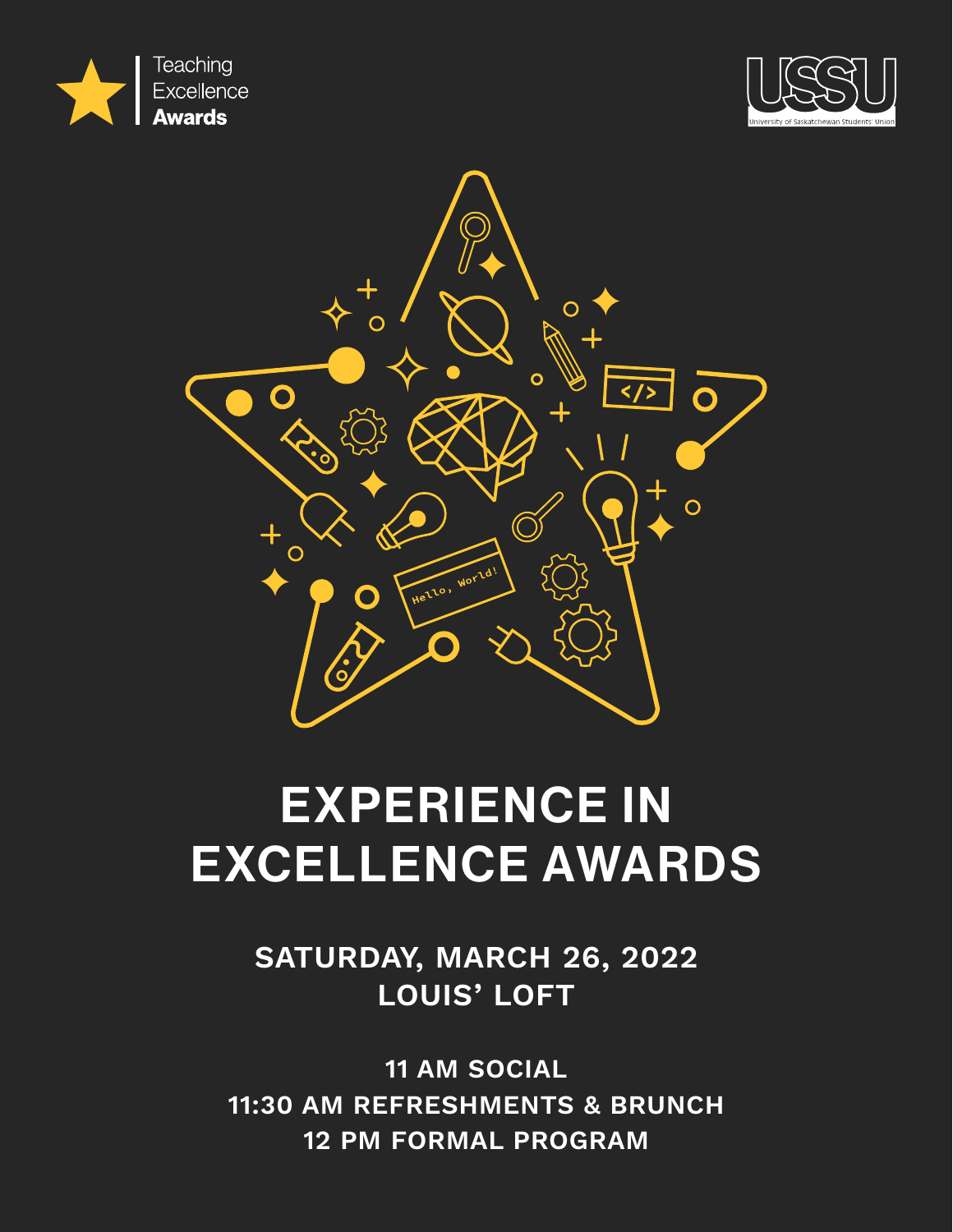| <b>TEACHING EXCELLENCE AWARDS</b><br>Presented by Members of the Academic<br>Relations Committee and Tauqeer Iftikhar,<br><b>USSU VP Academic Affairs</b> |                                      | Dr. Julio Torres-Recinos<br><b>Timothy Kang</b><br>Lisa Birke<br><b>Brandy Mackintosh</b><br><b>Brent Bobick</b> | Amanda Lalonde<br><b>Courtney Charles</b><br><b>Terry Damm</b><br>Cheryl Loadman<br><b>Brian Lane</b> |
|-----------------------------------------------------------------------------------------------------------------------------------------------------------|--------------------------------------|------------------------------------------------------------------------------------------------------------------|-------------------------------------------------------------------------------------------------------|
| <b>TEACHING EXCELLENCE - INSTRUCTIONAL SUPPORT AWARD</b><br>Presented by Tauqeer Iftikhar, USSU VP Academic Affairs                                       |                                      |                                                                                                                  | Kayla Arisman                                                                                         |
| <b>OPEN RESOURCES INITIATIVE AWARD</b><br>Presented by Tauqeer Iftikhar, USSU VP Academic Affairs                                                         |                                      |                                                                                                                  | <b>Bill Roesler</b>                                                                                   |
| <b>ACADEMIC ADVISING AWARD</b><br>Presented by Abhineet Goswami, USSU VP Operations & Finance                                                             |                                      |                                                                                                                  | Linda Huard                                                                                           |
| <b>WALTER MURRAY LEADERSHIP AWARD</b><br>Presented by Tasnim Jaisee, USSU President                                                                       |                                      |                                                                                                                  | Sarah Nickel                                                                                          |
| <b>HELP CENTRE AWARD</b><br>Presented by Rayna Rahman, USSU Help Centre Coordinator                                                                       |                                      |                                                                                                                  | Yesha Patel                                                                                           |
| <b>PRIDE CENTRE DOUG WILSON AWARD</b><br>Presented by Rene Clarke, USSU Pride Centre Coordinator                                                          |                                      |                                                                                                                  | <b>Hunter McConnell</b>                                                                               |
| <b>WOMEN'S CENTRE AWARD</b><br>Presented by Madi Kuhn, USSU Women's Centre Coordinator                                                                    |                                      |                                                                                                                  | Divya Patel                                                                                           |
| <b>DOUG FAVELL U OF S STAFF SPIRIT AWARD</b><br>Presented by Tasnim Jaisee, USSU President                                                                |                                      |                                                                                                                  | Dr. Airini                                                                                            |
| <b>FREDA SALIKIN USSU STAFF SPIRIT AWARD</b><br>Presented by Stefanie Ewen, USSU Facilities Manager                                                       |                                      |                                                                                                                  | <b>Allison Sutherland</b>                                                                             |
| <b>VERA PEZER AWARD FOR STUDENT ENHANCEMENT</b><br>Presented by Vera Pezer, Chancellor Emerita of the University<br>of Saskatchewan                       |                                      |                                                                                                                  |                                                                                                       |
| <b>USSU CENTRES</b><br><b>CAMPUS GROUP OF THE YEAR</b><br><b>CAMPUS GROUP OF THE YEAR</b><br><b>VOLUNTEERISM</b>                                          | Sara Honar<br>Al Amal<br>Ishita Mann | International Students' Association                                                                              |                                                                                                       |
| <b>MEMBER OF STUDENT COUNCIL</b>                                                                                                                          | <b>Dominique Lummerding</b>          |                                                                                                                  |                                                                                                       |
| STUDENT EXCELLENCE AWARD FOR EQUITY ENHANCEMENT<br>Presented by Tasnim Jaisee, USSU President                                                             |                                      |                                                                                                                  | Aubrey-Anne Laliberte-<br>Pewapisconias                                                               |
| <b>BARB YANKO OUTSTANDING CITIZENSHIP AWARD</b><br>Presented by Abhineet Goswami, USSU VP Operations & Finance                                            |                                      |                                                                                                                  | Monisha Chakder                                                                                       |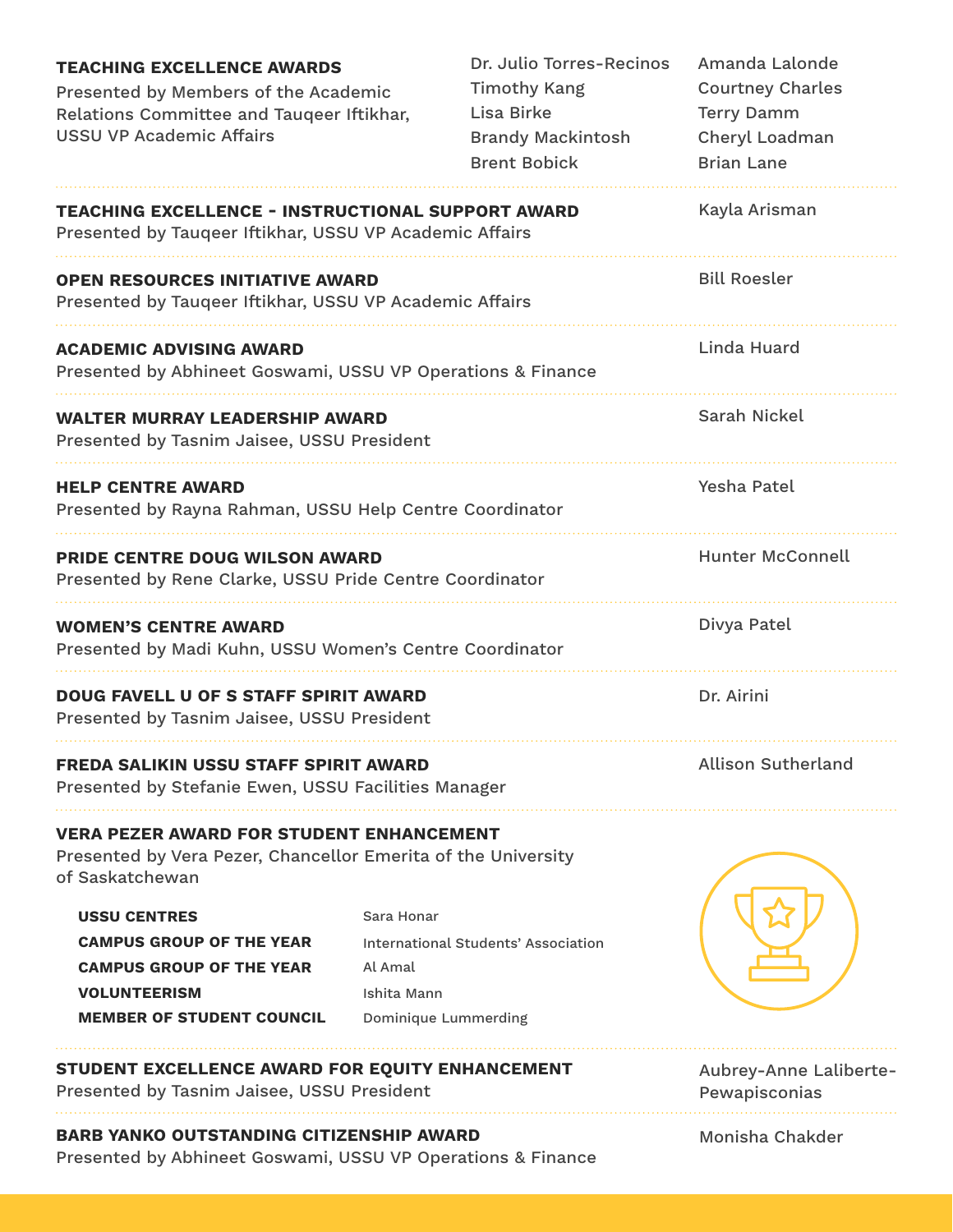#### **TEACHING EXCELLENCE AWARDS**

Aristotle said that teaching is the highest form of understanding. How right he was. Excellence in teaching occurs when one who has mastered the craft conveys that highest form of understanding to students. Excellent teachers impart knowledge. They challenge. They provide tools. They inspire, and occasionally they even infuriate – a very good quality in one seeking to share wisdom. They are organizers, innovators, creators, and they are always fair and enthusiastic. Each year the USSU receives numerous nominations from students seeking to honour their instructors. All nominees are evaluated and the ten who are selected had the very highest scores and so represent the best of the best. It is the USSU's very great pleasure to recognize them with a Teaching Excellence Award.

# **TEACHING EXCELLENCE AWARD – INSTRUCTIONAL SUPPORT**

For a complete university educational experience students rely on the tireless efforts of individuals committed to providing instructional support. Teaching and Laboratory Assistants, Laboratory Technicians, Teaching Fellows and other, non-faculty teaching staff, all contribute significantly to positive educational outcomes for students. Founded in 2013 by Vice President Academic Affairs Ruvimbo Kanyemba, this award will be presented yearly to an outstanding member of the teaching support community as nominated by students.

# **OPEN RESOURCES INITIATIVE AWARD**

This award is granted on the basis of commitment and dedication to the move away from paid educational resources (Homework systems, textbooks, etc.) to open resources which fulfill the students educational needs.

## **ACADEMIC ADVISING AWARD**

Founded in 2009 by Vice President Academic Brea Lowenberger, the Academic Advising Award recognizes the invaluable role played by those faculty and staff members who provide undergraduate students with the effective and efficient direction they need to complete their chosen degrees. Advisors assist countless students to navigate the complexities of Colleges, Schools, Departments, and Programs to ensure that all requirements for Convocation are met. They also help students find direction and in so doing are a crucial component of the student experience and of student success.

## **WALTER MURRAY LEADERSHIP AWARD**

Walter Murray was the first President of the University of Saskatchewan, serving in that capacity for 29 years from 1908 until 1938. A tireless champion and visionary, President Murray set the course for the university we know today and was renowned for his leadership. His legacy is celebrated by honouring a student who has provided exemplary leadership within the university community. In so doing this student has significantly enhanced the experience of undergraduate students and contributed to a more positive environment for all.

## **THE HELP CENTRE AWARD**

The USSU's Help Centre seeks to assist undergraduate students through peer support, provision of information, and a referral system to services they require. The Centre does this within the context of a safe and positive environment which protects the confidential nature of the information provided by all students. The Help Centre recognizes and celebrates the work of its many volunteers, without whom it and the USSU's other Centres could not function, and so each year an outstanding volunteer is chosen and through that individual we honour them all.